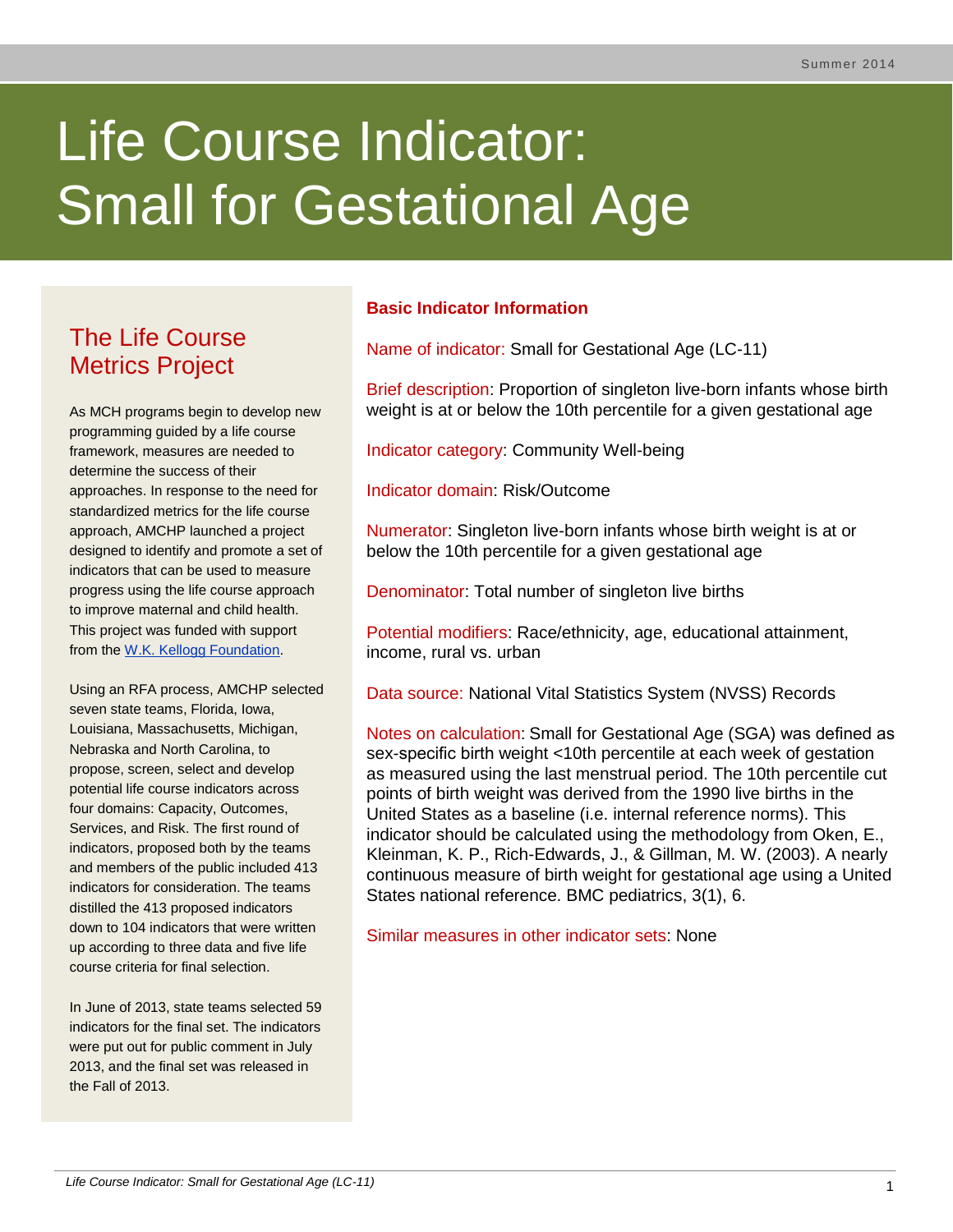### **Life Course Criteria**

#### *Introduction*

SGA is defined as an infant smaller in size than normal after taking gender and gestational age into account. The standard criteria for SGA are birth weight below the 10th percentile for a given gestational age. The measurement of SGA compares infant birth weight with a national distribution of live births so that weights are relative to infants of the same gestational age. If an infant is not small at birth due to genetic factors, SGA is a measure of intrauterine growth restriction. The two components of SGA are gestational age and birth weight; an infant can be preterm but an appropriate weight for that gestational age, and therefore not SGA. Conversely, an infant can be born at less than 2500 grams at any gestational age and not necessarily considered SGA; SGA criteria include the combination of low birth weight for gestational age. The proportion of infants born low birth weight in the United States has been increasing since 1990 but has remained relatively constant in recent years. In 1990, 7.0 percent of live births were low birth weight and between 2004 and 2010, percentages ranged from 8.1 percent to 8.3 percent (Future of children, 2013). SGA is reflective of life course science in that birth weight is influenced by maternal health and social factors prior to pregnancy, and has implications for the health of the infant through childhood and into adulthood. Infants with birth weight below the 10th percentile have likely been severely growth restricted and are at an increased risk for infant morbidity and mortality, permanent deficits in growth and neurocognitive development in childhood, and at an increased risk for development of adult chronic disease.

#### *Implications for equity*

Disparities in experience of SGA exist among various racial and ethnic groups in the United States (Collins et al, 1997, Schempf, Kaufman & Messer, 2011). In 2008-2010, African American mothers had almost twice the rate of low birth weight infants (13.6 percent) compared to that of White (7.2 percent) and Hispanic (7.0 percent) mothers (March of Dimes, 2013). A study performed in North Carolina found that African American women were twice as likely to deliver a term SGA infant compared with non-Hispanic White women. Disparities remained even after controlling for individual socioeconomic factors and neighborhood characteristics (Schempf et al, 2011). Another study found college educated African American women were three times as likely to deliver a SGA infant than college educated White women (Collins et al, 1997).

As socioeconomic disadvantage increases, so does the risk for SGA. Beard et al (2009) found nearly half of the increased risk for SGA in socioeconomically disadvantaged women was accounted for by maternal smoking and delayed entry into antenatal care, however, a strong relationship between socioeconomic disadvantage and SGA remained after controlling for both of these covariates as well as race. Other research has found markers of socioeconomic disadvantage influence SGA outcomes. Parents who did not complete high school or equivalent have an increased risk of delivering a low birth weight infant. Parents without a high school diploma or equivalent are often unable to find adequate employment resulting in low income and socioeconomic status (The Future of Children, 2013). Moreover, many low-income parents experience food insecurity due to their lower wages compared to middle and upper-income families. Lack of adequate nutrition during pregnancy is a risk factor for SGA. Therefore, birth weight of infants is influenced, in part, by the social gradient of health whereby lower income families experience a higher prevalence of poor health outcomes. Environmental toxins present in the home and at work also have an influence of whether a mother will give birth to a low birth weight infant (CDC, 2012).

Young mothers (less than age 18) and older mothers (greater than age 35) also are at higher risk for delivering a SGA baby (Kozuki et al, 2013, Odibo et al, 2006, Fraser and Ward, 1995). Inadequate prenatal care and sociodemographic risk factors do not entirely explain the association between teen birth and SGA, which may be partially driven by biologic immaturity (Fraser and Ward, 1995). In addition to social and economic challenges teenagers face after giving birth (Elfenbein and Felice, 2003), SGA-related health outcomes can further affect health over the life course of the mother and child. After the age of 35, a dose response relationship exists with age and SGA, justifying indication for ultrasound screening in older mothers (Odibo et al, 2006).

#### *Public health impact*

Birth weight is often used as a measure of current and future population-level health due to the high correlation between birth weight and infant morbidity and mortality and adult chronic disease, mental health, and socioeconomic status (Margerison-Zilko, 2014). SGA is a contributor to low birth weight costs in the United States, which total \$5.4 billion per year. Many low birth weight infants often need lengthy stays in neonatal intensive care units and require re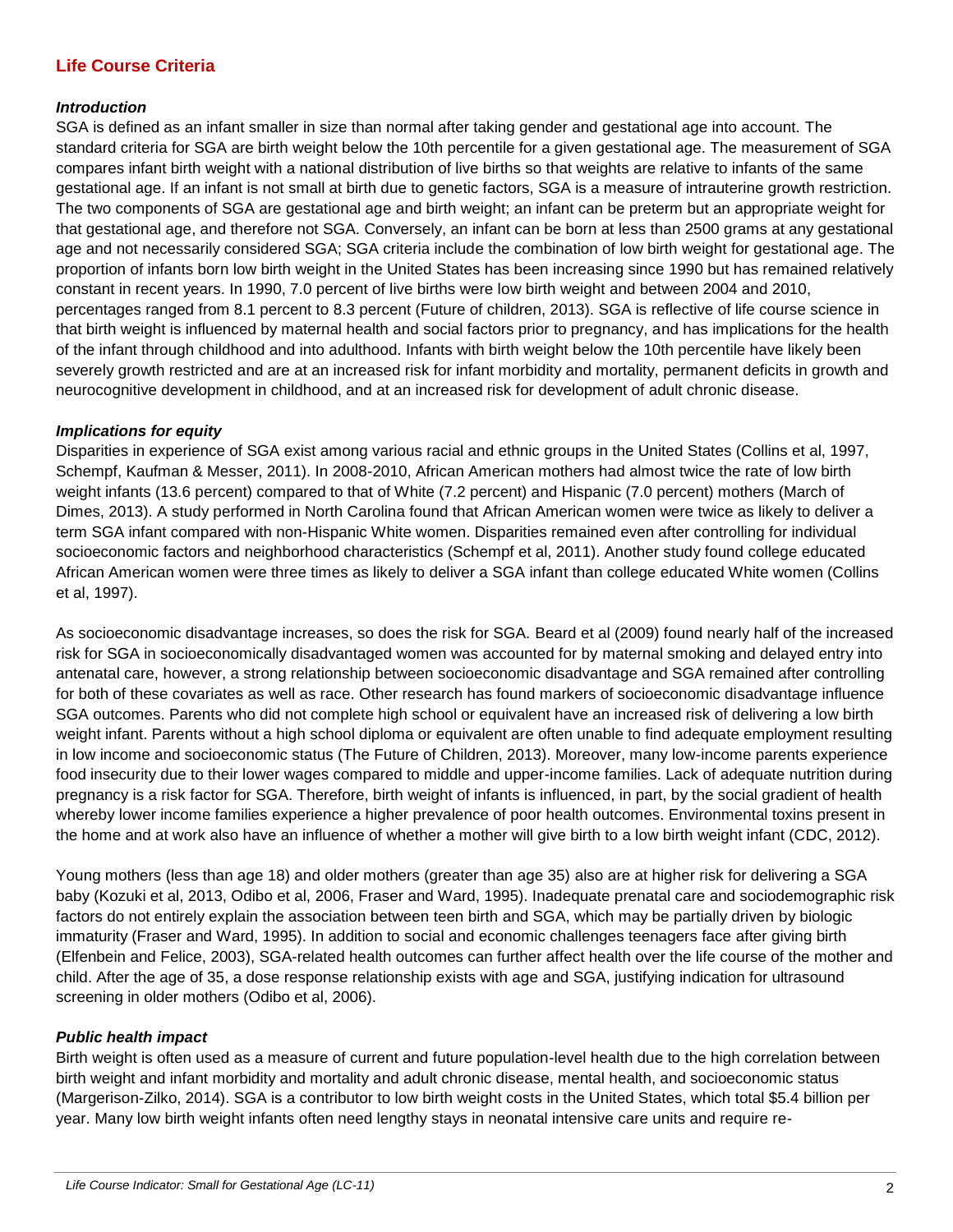hospitalizations and special education services, all of which add an additional cost of \$500 million per year (Lewit, 1995; Environmental Protection Agency).

SGA is associated with the development of costly, prevalent chronic disease in adulthood including coronary heart disease, stroke, hypertension and type II diabetes (Salam, Honeycutt, & Thompson, 2001). Research also found possible links between SGA and future development of osteoporosis and depression (Salam et al, 2001). The increased risk for these diseases may be long-term effects of abnormal nutrient supply to the fetus (Salam et al, 2001). Where future projections show 40.5 percent of the U.S. population will have some form of cardiovascular disease by 2030 (Heidenreich et al, 2011) and type II diabetes prevalence will increase by 165 percent by 2050 (Boyle et al, 2001), reducing risk factors for these diseases is of high public health concern.

#### *Leverage or realign resources*

Medicaid is a key partner in lowering SGA rates. Medicaid covers 40 percent of all births in the United States and the added costs of low birth weight complications are in the millions (NCSL, 2011). In Wisconsin, the average estimated cost of health care for babies with a very low birth weight is \$61,902 compared to \$7,260 for a baby born at normal weight (NCSL, 2011). The Colorado Prenatal Plus program provides pregnant Medicaid-eligible women with comprehensive services and an evaluation of the program showed an estimated \$2.9 million in Medicaid savings (ASTHO, 2012). In Virginia, the Partners in Pregnancy program provides a "medical home" intervention to pregnant women enrolled in Medicaid and has achieved a medical cost savings of \$2,287 for each mother and newborn enrolled in the program (NCSL, 2011).

Many existing interventions target upstream or potential contributors of SGA, including tobacco use during pregnancy, drug and alcohol use during pregnancy, inadequate weight gain during pregnancy, prenatal case management, and support during pregnancy. Significant reductions in low birth weight have been observed in smoking cessation interventions; however, inconclusive or equivocal findings have been reported for nutrition education interventions aimed at improving maternal weight gain during pregnancy, prenatal case management programs, and alcohol and illicit drug use programs (Murray, 2009; da Silva, n.d.). The Collaborative Improvement & Innovation Network (CoIIN) to Reduce Infant Mortality is a public-private partnership between the Health Resources and Services Administration Maternal and Child Health Bureau and state Title V MCH programs to reduce infant mortality and improve birth outcomes (HRSA n.d.). In addition to learning from one another and national experts, sharing best practices and lessons learned, and tracking progress toward shared benchmarks, participants are encouraged to engage stakeholders outside of their usual MCH and public health partnerships to implement strategies that will ultimately improve birth outcomes. Strategies currently used by the states participating in CoIIN that could reduce SGA include promoting smoking cessation, expanding access to interconception care (between pregnancies) through Medicaid, and addressing the social determinants of health. While infant mortality was not selected as a life course indicator, SGA was because of the risk of mortality for severely growthrestricted infants. Legislators could support continual and new allocation of funds to programs or initiatives that focus on improving the health of maternal and child populations within their communities.

Partnering with organizations and initiatives to reduce maternal smoking before and during pregnancy should improve rates of SGA. The *Patient Protection and Affordable Care Act* requires Medicaid to cover counseling and pharmacotherapy for tobacco cessation for pregnant women (Adams et al, 2013). Coverage of these interventions significantly reduces smoking rates among women (Adams et al, 2013). In clinical practice, physicians are an important partner to engage to employ evidence-based interventions such as the "5 A's" model recommended by the Agency for Healthcare Research and Quality. The intervention advises clinicians to ask pregnant women about tobacco use, advise them to quit, assess their willingness to attempt to quit, assist them in quitting and arrange follow-up regarding their smoking status (AHRQ, 2012).

Early intervention (EI) services, including early childhood development, family support services and pediatric follow-up to reduce developmental and behavioral problems in low birth weight infants, was studied in the Infant Health and Development Program (IHDP) in the 1980s. Results showed EI was an important strategy to improve developmental and health outcomes in low birth weight infants (Mallik & Spiker, 2004). High-quality group care for low birth weight infants starting at 12 months of age enhanced cognitive development and reduced behavioral problems (Mallik & Spiker, 2004).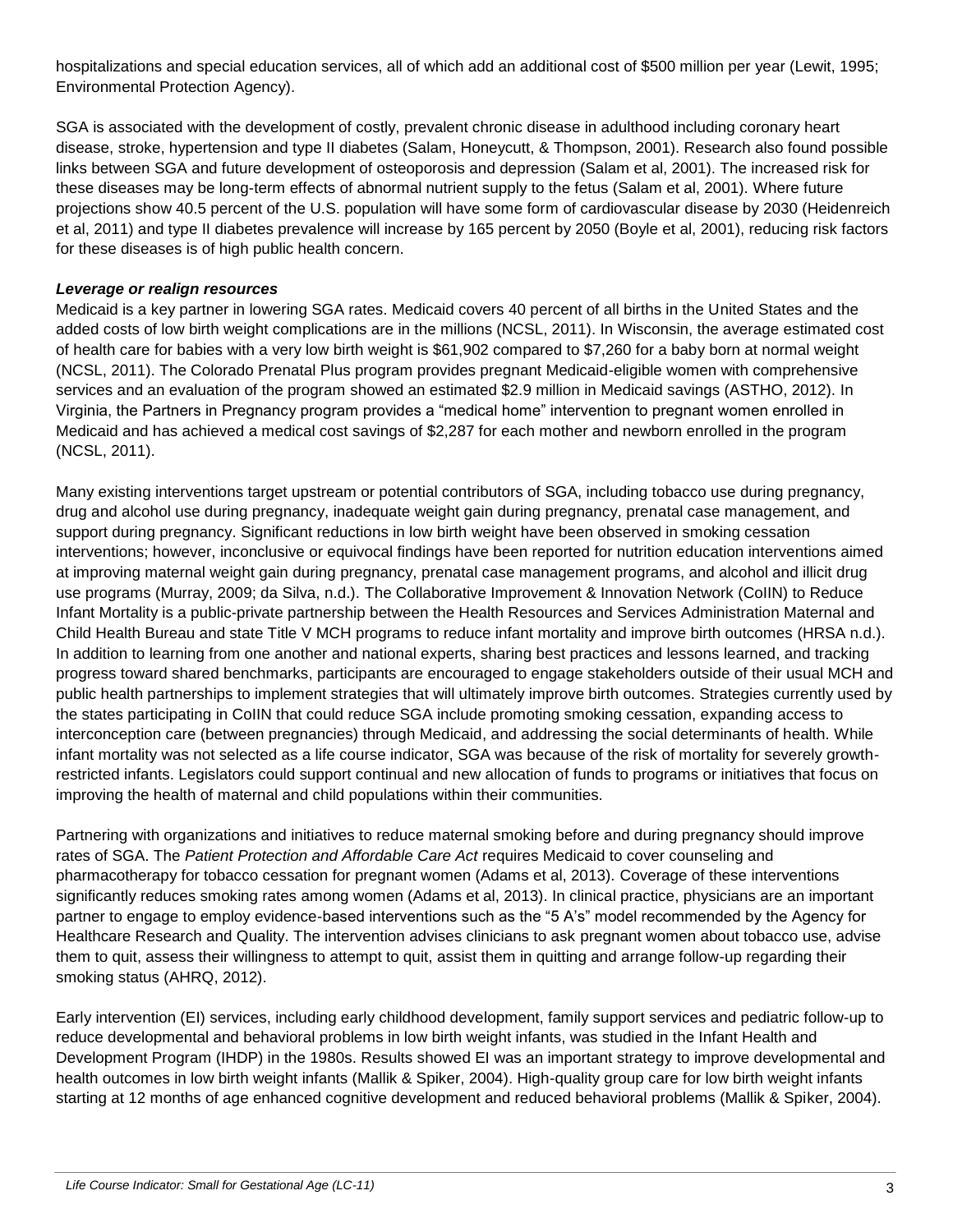Social services and the education sector also have a stake in improving SGA. Low birth weight infants are twice as likely as normal-weight babies to be placed in foster care and to be maltreated during their early years of life (Lee, 2009) thereby potentially placing added burdens on social services. The Healthy Families New York (HFNY) prenatal homevisitation program focuses on social support, health education, and access to services. Among participants randomized to the HFNY program during years 2000 to 2002 (n=236), 5.1 percent delivered a low birth weight baby in 2007 compared to 9.8 percent in the control group (Lee, 2009). Infants born low birth weight or SGA have an increased risk of receiving costly special education services (Lewit, 1995; Environmental Protection Agency) and thus may have some influence on realigning resources in the education sector. Targeting prevention of teen pregnancy in the education sector may reduce rates of SGA births due to the association between young maternal age and SGA.

#### *Predict an individual's health and wellness and/or that of their offspring*

SGA is an indicator that can predict individual health outcomes at each stage of the life course and in future generations. In infancy, intrauterine growth restriction, a main driving cause behind SGA, is associated with a wide range of infant morbidities including metabolic, thermal, and hematological problems. Infants born with weight between the third and 10th percentile are at a higher risk for mortality than infants born with weights in the 25th-50th percentile (Grisaru-Granovsky et al, 2012). Higher infant mortality rates have been found in both term and preterm SGA infants (Grisaru-Granovsky et al, 2012). Additionally, low birth weight infants are at increased risk of health problems, developmental delays, physical disabilities, and maltreatment, which influence health status throughout their life, school success and employability later in life (Lee 2009).

In childhood, birth weight is a predictor of developmental delays and cognitive problems resulting in lower IQ test scores, lower educational attainment and adulthood lower incomes compared to normal birth weight infants (Promising Practices Network, 2013; CDC 2012). Studies focused primarily on birth weight have demonstrated that a mother who was born low birth weight is more likely to have a child born low birth weight (Emanuel 1986). According to David J. Barker, MD in his research on the fetal origins of disease, birth weight is a predicator of poor life course trajectories such as chronic health conditions (hypertension, coronary artery disease and diabetes), depression and suicide ideation (Barker et al 1993). Further, low birth weight is a multi-generational issue. Mothers who were born low birth weight are more likely to give birth to a low birth weight infant independent of factors such as receipt of adequate prenatal care, thereby continuing this cycle into future generations (Coutinho et al 1997, Collins et al 2003). Poor maternal health increases the risk of delivering a low birth weight baby, creating intergenerational health issues. Maternal asthma, diabetes, and high blood pressure are all associated with increased risk of low birth weight (Hayes et al, 2014). Obese mothers have a higher risk of having a baby small for gestational age with greater chance of needing intensive care after birth (Radulescu et al, 2013).

Mothers of low birth weight infants may fall into a mental state of depression due to the burden of intensive caring for their infant (Poehlmann et al, 2009). Burdens such as financial hardships, food insecurity, and health complications concerning their infant weigh down the mother mentally increasing the risk of maternal morbidity (e.g. increase risk of smoking and consuming alcohol to alleviate pain) (Feeding America, 2013).

# **Data Criteria**

#### *Data availability*

The National Vital Statistics System is an intergovernmental sharing of data whose relationships, standards, and procedures form the mechanism by which the National Center for Health Statistics (NCHS) collects and disseminates the nation's official vital statistics. Vital event data are collected and maintained by the jurisdictions that have legal responsibility for registering vital events; these entities provide the data via contracts to NCHS. Vital events include births, deaths, marriages, divorces and fetal deaths. In the United States, legal authority for the registration of these events resides individually with the 50 states, two cities (Washington, DC and New York City), and five territories (Puerto Rico, the Virgin Islands, Guam, American Samoa and the Commonwealth of the Northern Mariana Islands). Vital Statistics data are available online in downloadable public use files, through pre-built tables in VitalStats, and through the ad-hoc query system CDC WONDER (Wide-ranging Online Data for Epidemiologic Research). Birth certificate data is available in WONDER for 1995-2010, and death certificate data by underlying cause of death (detailed mortality) is available for 1999- 2010.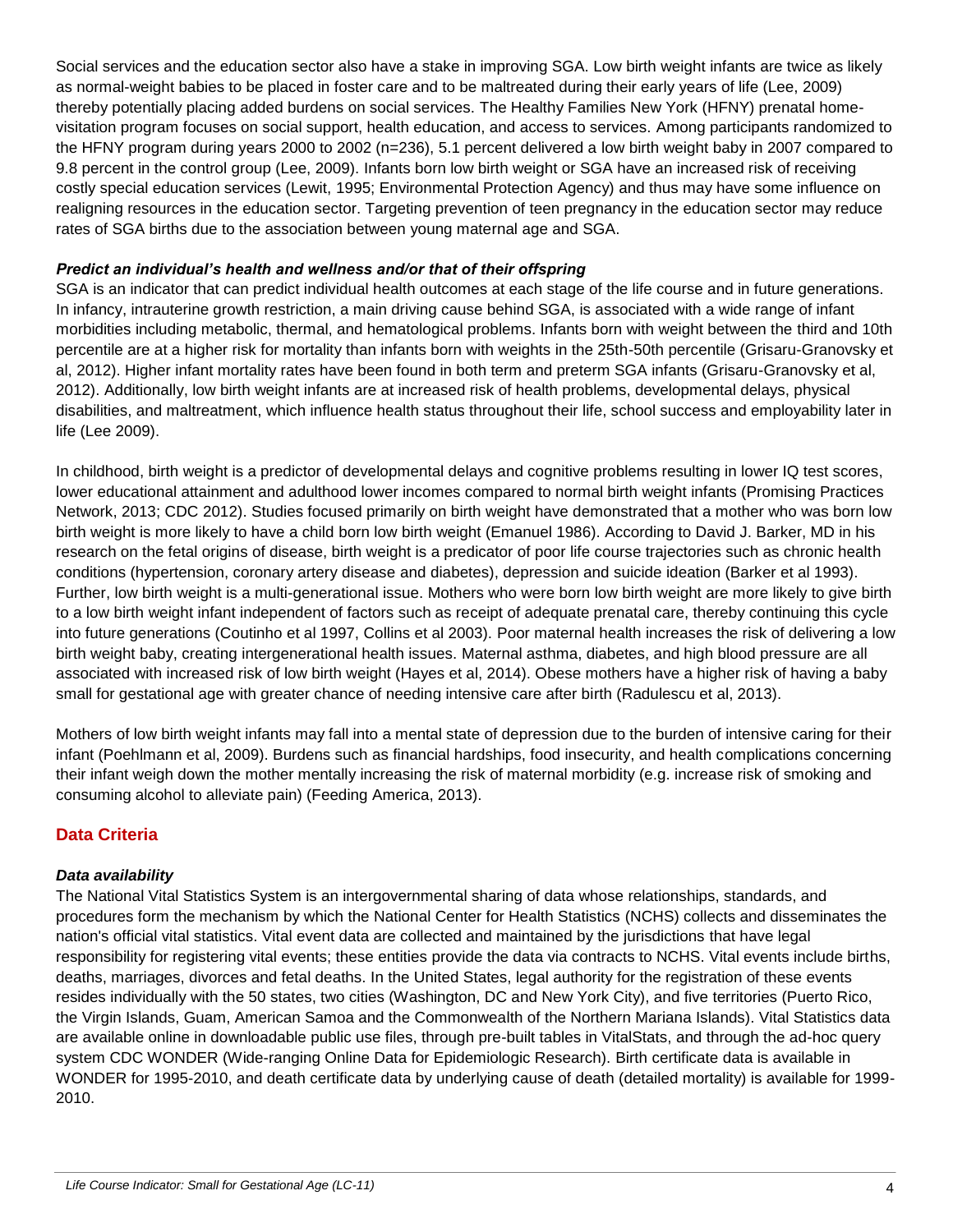Birth weight data are readily available for all U.S. states, Washington, DC, counties, and other jurisdictions (e.g. major metropolitan areas) through the Vital Statistics birth records. The data sets do not require linkage for calculation. The numerator is calculated as the number of infants with a sex-specific birth weight below the 10th percentile for each week of gestation and is retrieved from the birth certificate. Date of last menstrual period (LMP) has been collected on the birth certificate since 1968, with minor revisions to the instructions for birth attendants in calculating LMP in the years since its implementation. The 1989 revision of the birth certificate included a new field – clinical estimate of gestation to be used as a source of information on gestational age when the LMP data item contains invalid or missing information. The 2003 revision of the birth certificate replaced 'clinical estimate of gestation' with the 'obstetric estimate of gestation at delivery' to further clarify that this estimate should not be computed from information obtained during the neonatal exam but rely primarily on perinatal factors and assessments. In 2006, instructions for birth attendants further clarified that the preferred method of determining the obstetric estimate is through ultrasound taken early in pregnancy (Weir, Pearl & Kharrazi, 2010). Despite the improvements in the accuracy of the obstetric estimate, for the purposes of this indicator, gestational age as calculated from the clinical or obstetric estimate is not recommended. While the ideal methodology would be to use a national standard for small for gestational age that is based on the obstetric estimate of gestational age, there is no existing gestational age-based national standard to calculate percentiles using obstetric estimate of gestational age; the most common methodologies use a national standard that estimates gestational age using the date of LMP. Analysts in states who would prefer to calculate this indicator using the obstetric estimate of gestational age will need to create a standard using internal state-based obstetric estimate of gestational age; any time the indicator estimate is shared, it should be clearly described which estimate of gestational age was used. Partners in national organizations are encouraged to create a new national standard for future use. The denominator is the number of live births for the same reporting period.

#### *Data quality*

Standard forms for the collection of the data and model procedures for the uniform registration of the events are developed and recommended for state use through cooperative activities of the states and NCHS. As reported in the NCHS publication *U.S. Vital Statistics System, Major Activities and Developments, 1950-1995*, efforts to improve the quality and usefulness of vital statistics data are ongoing. NCHS uses techniques such as testing for completeness and accuracy of data, querying incomplete or inconsistent entries on records, updating classifications, improving timeliness and usefulness of data, and keeping pace with evolving technology and changing needs for data. Work with state partners to improve the timeliness of vital event reporting is ongoing, and NCHS is working closely with National Association of Public Health Statistics and Information Systems and the Social Security Administration to modernize the processes through which vital statistics are produced in the United States, including implementation of the 2003 revised certificates.

According to the National Vital Statistics Report Births: Final Data for 2011, thirty-six states, the District of Columbia, and two territories implemented the revised birth certificate as of Jan. 1, 2011. The jurisdictions implementing the revisions represent 83 percent of all 2011 U.S. births. The revised reporting areas are: California, Colorado, Delaware, the District of Columbia, Florida, Georgia, Idaho, Illinois, Indiana, Iowa, Kansas, Kentucky, Louisiana, Maryland, Michigan, Missouri, Montana, Nebraska, Nevada, New Hampshire, New Mexico, New York (including New York City), North Carolina, North Dakota, Ohio, Oklahoma, Oregon, Pennsylvania, South Carolina, South Dakota, Tennessee, Texas, Utah, Vermont, Washington, Wisconsin, Wyoming, Puerto Rico and the Northern Marianas. Two states, Massachusetts and Minnesota, and one territory, Guam, implemented the revised birth certificate in 2011, but after Jan. 1.

The number of infants born SGA is collected from birth certificate data and is considered to be an accurate measure of what is contained in the medical record. Reliability can be determined by comparing various methods of measurements to see if the results contain similar values via equivalence assessments. Buescher et al (1993) compared birth certificates and medical records of 395 cases in 42 North Carolina hospitals. The birth weight, Apgar score, and delivery methods had 91.9 percent to 100 percent agreement (Northam & Knapp, 2006).

#### *Simplicity of indicator*

The complexity of calculation of SGA is moderate to complex. The complexity comes in comparing the birth weight for age of infants born in a given jurisdiction to the reference percentiles to determine whether an infant is below the 10th percentile. SGA is better known among maternal and child health professionals than among other public health audiences or wider stakeholder groups and will require explanation of the way SGA is determined; the evidence to support how SGA can negatively impact the infant's life course and family members is summarized above to facilitate these discussions.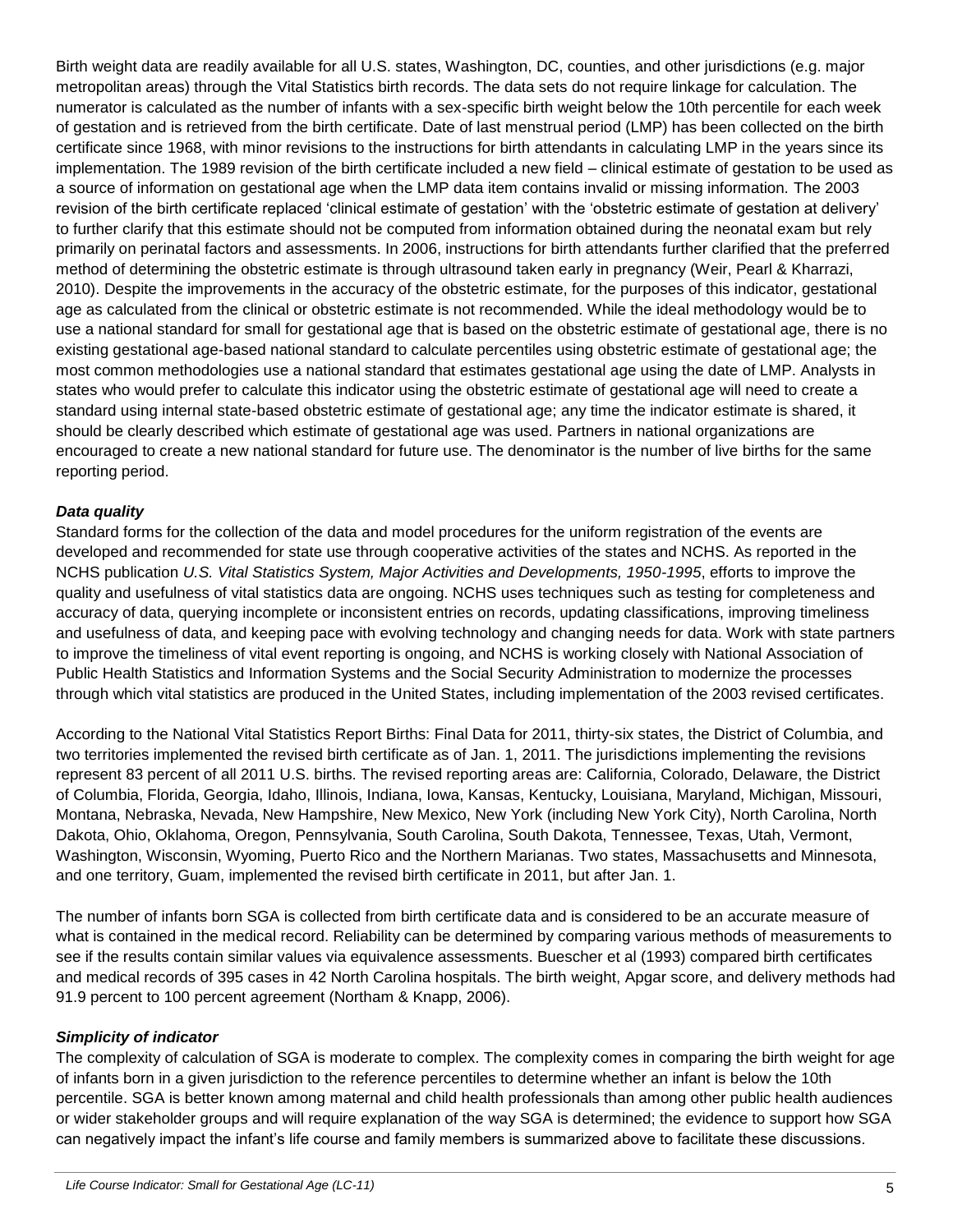#### **References**

Adams K, Markowitz S, Dietz P, Ton V. Expansion of Medicaid Covered Smoking Cessation Services: Maternal Smoking and Birth Outcomes. Medicare & Medicaid Research Review. 2013;3(3).

Association of State and Territorial Health Officials (ASTHO). Smoking Cessation Strategies for Women Before, During, and After Pregnancy. Recommendations for State and Territoroal Health Agencies. 2013. Available at: http://www.astho.org/prevention/tobacco/smoking-cessation-pregnancy/

Association of State and Territorial Health Officials (ASTHO). Issue Brief: Disparities and Inequities in Maternal and Infant Health Outcomes. 2012. Available at: http://www.astho.org/Programs/Health-Equity/Maternal-and-Infant-Disparities-Issue-Brief/

Barker D, Martyn C, Osmond C, et al. Growth in utero and serum cholesterol concentrations in adult life. BMJ 1993;307:1524–1527.

Beard J, Lincoln D, Morgan G, et al. Socioeconomic and maternal determinants of small-for-gestational age births: patterns of increasing disparity. Acta Obstetricia Et Gynecologica Scandinavica [serial online]. 2009;88(5):575-583.

Boyle J, Honeycutt A, Thompson T, et al. Projection of diabetes burden through 2050: impact of changing demography and disease prevalence in the U.S. Diabetes Care [serial online]. November 2001;24(11):1936-1940.

Salam R, Das J, Bhutta Z. Impact of intrauterine growth restriction on long-term health. Current Opinion In Clinical Nutrition & Metabolic Care [serial online]. May 2014;17(3):249-254.

Blumenshine, P., Egerter, S., Barclay, C.J., Cubbin, C., Braveman, P.A. (2010). Socioeconomic disparities in adverse birth outcomes: a systematic review. American Journal of Preventative Medicine 39(3):263-72.

Centers for Disease Control and Prevention (2012). Low Birthweight and the Environment. Retrieved (February 14, 2013) from http://ephtracking.cdc.gov/showRbLBWGrowthRetardationEnv.action

Centers for Disease Control and Prevention (2013). National Vital Statistics System. Retrieved (February 12, 2013) from http://205.207.175.93/VitalStats/ReportFolders/reportFolders.aspx

Centers for Medicare & Medicaid Services (No Date). Strong Start for Mothers and Newborns Initiative: General Information. Retrieved (February 13, 2013) from http://innovation.cms.gov/initiatives/strong-start/

Collins, J.W., Butler, A.G. (1997). Racial differences in the prevalence of small-for-dates infant among college-educated women. Epidemiology, 8(3):315- 7.

Collins JW Jr, David RJ, Prachand NG, Pierce ML. Low birth weight across generations. Matern Child Health J. 2003 Dec;7(4):229-37.

Coutinho R, David R, Collins J. Relation of parental birth weights to infant birth weight among African Americans and Whites in Illinois: A transgenerational study. Am J Epidemiol1997;146:804–809.

da Silva, O.P. (n.d.). Prevention of Low Birth Weight/Preterm Birth. Retrieved (March 20, 2013) from http://www.phac-aspc.gc.ca/publicat/clinicclinique/pdf/s1c4e.pdf.

Elfenbein, D. S. & Felice, M. E. (2003). Adolescent pregnancy. The Pediatric Clinics of North America, 50, 781-800.

Emanuel I. Maternal health during childhood and later reproductive performance. Ann N Y Acad Sci 1986;477:27–39.

Environmental Protection Agency (n.d.). Chapter III.2. Cost of Low Birth Weight. Retrieved (March 20, 2013) from http://www.epa.gov/opptintr/coi/pubs/III\_2.pdf

Feeding America (2009). Child Food Insecurity: The Economic Impact on our Nation. Retrieved (February 14, 2013) from feedingamerica.org/ournetwork/the-studies/~/media/Files/research/child-insecurity-econonomic-impact.ashx?.pdf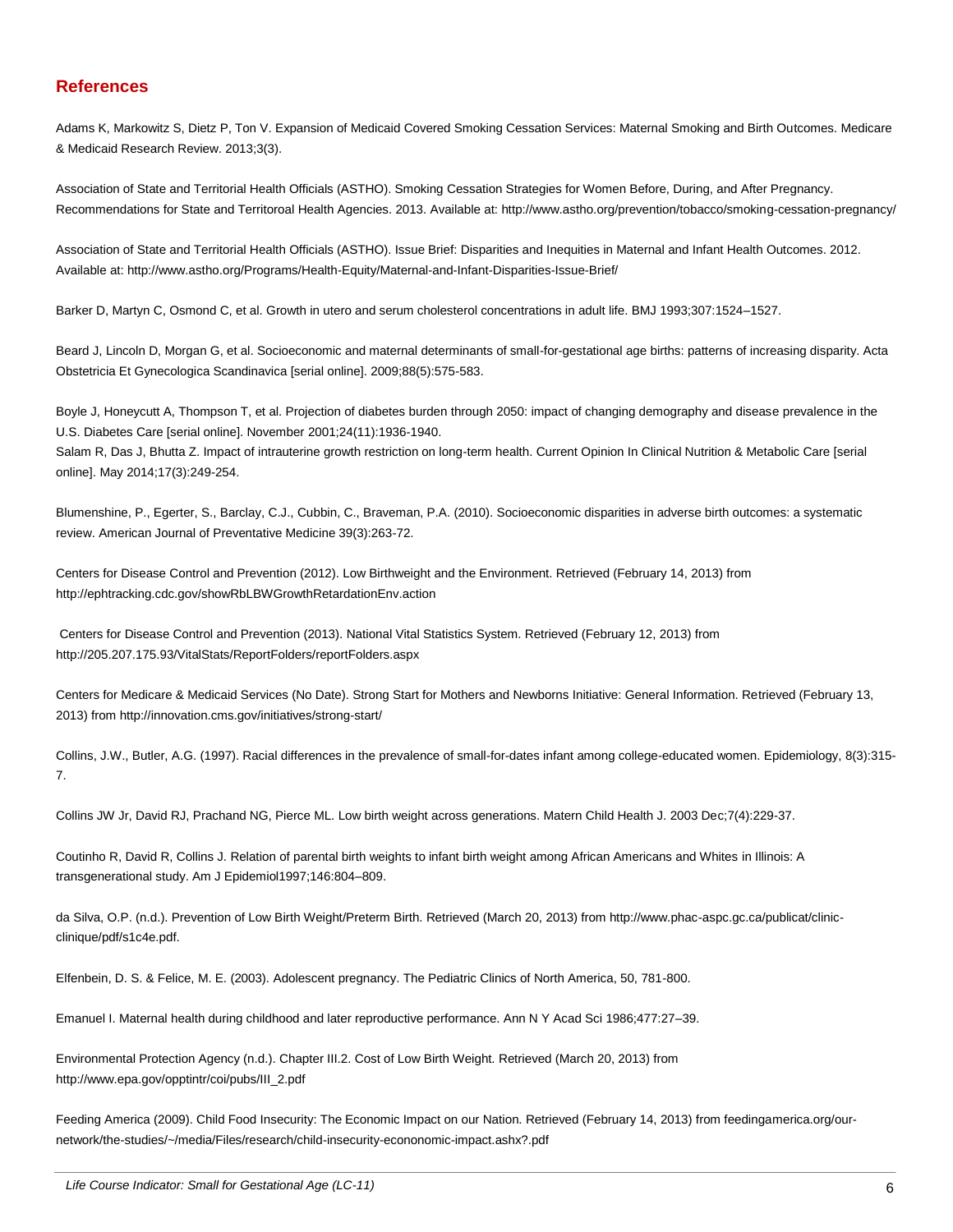Fraser A, Brockert J, Ward R. Association of young maternal age with adverse reproductive outcomes. New England Journal Of Medicine [serial online]. April 27, 1995;332(17):1113-1117.

Grisaru-Granovsky S, Reichman B, Schimmel M, et al. Mortality and morbidity in preterm small-for-gestational-age infants: a population-based study. American Journal Of Obstetrics And Gynecology [serial online]. February 2012;206(2)

Hayes D, Feigal D, Smith R, Fuddy L. Maternal Asthma, Diabetes, and High Blood Pressure are Associated with Low Birth Weight and Increased Hospital Birth and Delivery Charges; Hawai'i Hospital Discharge Data 2003-2008. Hawaii Journal Of Medicine & Public Health [serial online]. February 2014;73(2):49.

Health Resources and Services Administration (No Date). Collaborative Improvement & Innovation Network to Reduce Infant Mortality. Retrieved from http://mchb.hrsa.gov/infantmortality/coiin/

Healthy People 2020 (No Date). Health People 2020 Summary of Objectives. Maternal, Infant, and Child Health, 208. Retrieved (February 14, 2013) from www.healthypeople.gov/2020/topicsobjectives2020/pdfs/HP2020objectives.pdf

Healthy People 2020 (2012). Maternal, Infant, and Child Health. Retrieved (February 12, 2013) from http://www.healthypeople.gov/2020/topicsobjectives2020/objectiveslist.aspx?topicid=26

Heidenreich P, Trogdon J, Woo Y, et al. Forecasting the future of cardiovascular disease in the United States: a policy statement from the American Heart Association. Circulation [serial online]. March 2011;123(8):933-944.

Institute of Medicine (United States) Committee (1985). Preventing Low Birthweight. Washington, D.C: National Academy Press.

Kozuki N, Lee A, Katz J, et al. The associations of parity and maternal age with small-for-gestational-age, preterm, and neonatal and infant mortality: a meta-analysis. BMC Public Health. October 2, 2013;13(Suppl 3):1-10.

Kramer, M.R., Waller, L.A. Dunlop, A.L., Hogue, C.R. (2012). Housing transitions and low birth weight among low-income women: longitudinal study of the perinatal consequences of changing public housing policy. American Journal of Public Health, 102(12):2255-61.

Lee, E., Mitchell-Hertfeld, S., Lowenfels, A.A. et al. (2009). Reducing low birth weight through home visitation. A randomized controlled trial. American Journal of Preventative Medicine, 36(2):154-160.

Lewit, E.M., Baker, L.S., Corman, H., Shiono, P.H. (1995). The direct cost of low birth weight. Future Child, 5(1):35-56.

Mallik S, Spiker D. Effective early intervention programs for low birth weight premature infants: Review of the Infant Health and Development Program (IHDP). In: Tremblay RE, Barr RG, Peters RDeV, eds. Encyclopedia on Early Childhood Development[online]. Montreal, Quebec: Centre of Excellence for Early Childhood Development; 2004:1-9. Available at: http://www.child-encyclopedia.com/documents/Mallik-SpikerANGxp.pdf. Accessed [July 31, 2014]

Margerison-Zilko C. The Contribution of Maternal Birth Cohort to Term Small for Gestational Age in the United States 1989-2010: an Age, Period, and Cohort Analysis. Paediatric & Perinatal Epidemiology. July 2014;28(4):312-321.

March of Dimes (2013). Low Birthweight. Retrieved (February 12, 2013) from https://www.marchofdimes.com/professionals/25079\_1153.asp

MedlinePlus (2013). Teen Births Hit Record Low, CDC Reports. Retrieved (February 12, 2013) from http://www.nlm.nih.gov/medlineplus/news/fullstory\_133899.html

Murray, E. K. (2009). Public Health Best Practices that Affect Low Birthweight. Literature Review for the Colorado Department of Public Health and Environment. Retrieved (March 20, 2013) from http://www.healthy-baby.org/pdf/Literature%20Review%20Report%203-25-09.pdf.

National Institutes of Health. U.S. National Library of Medicine. Small for Gestational Age. July 9, 2014. Available at: http://www.nlm.nih.gov/medlineplus/ency/article/002302.htm Accessed on: July 29, 2014.